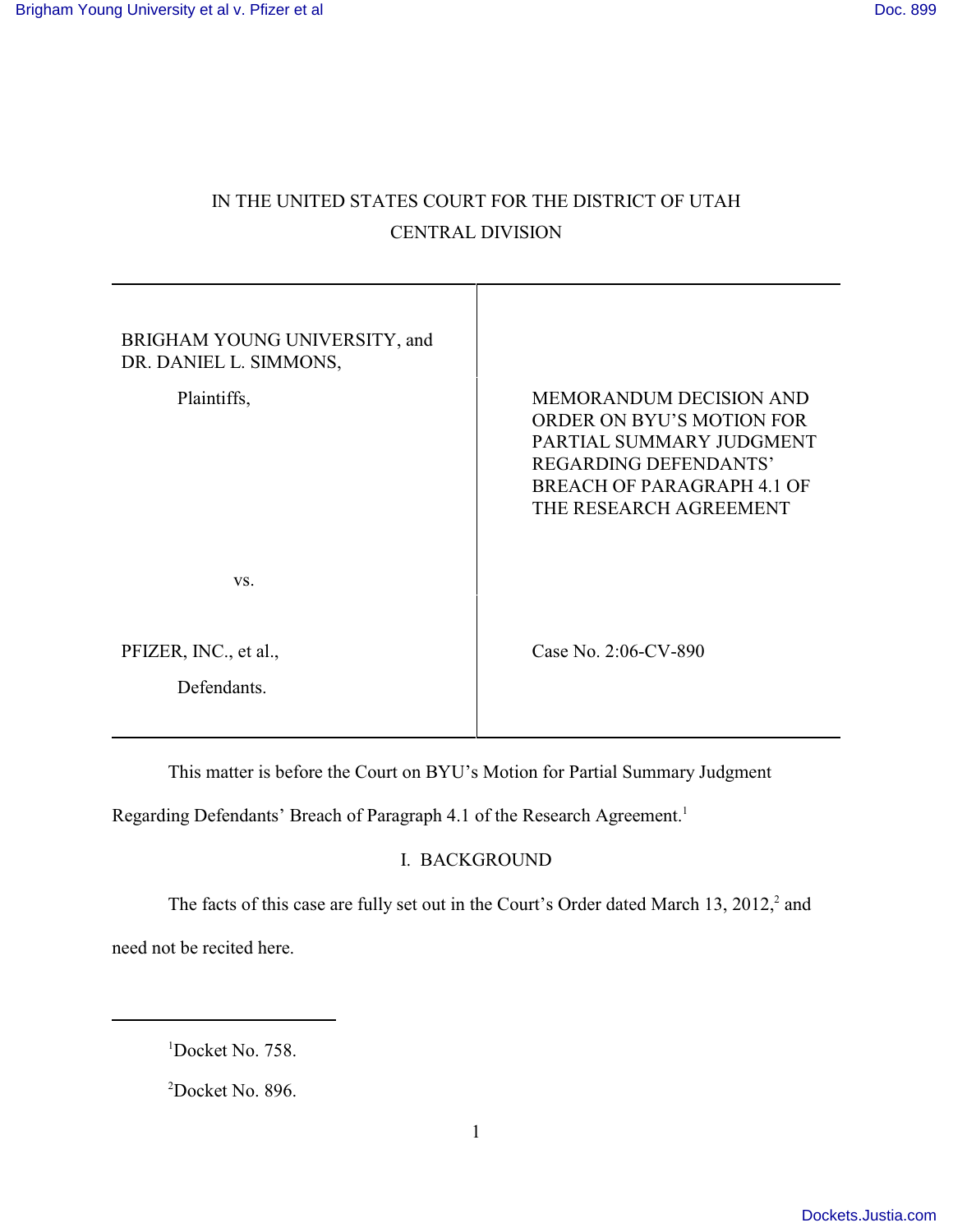#### II. STANDARD OF REVIEW

Summary judgment is proper if the moving party can demonstrate that there is no genuine issue of material fact and it is entitled to judgment as a matter of law.<sup>3</sup> The party seeking summary judgment bears the initial burden of demonstrating an absence of a genuine issue of material fact.<sup>4</sup> "Once the moving party has properly supported its motion for summary judgment, the burden shifts to the nonmoving party to go beyond the pleadings and set forth specific facts showing that there is a genuine issue for trial."<sup>5</sup> "An issue is genuine 'if the evidence is such that a reasonable jury could return a verdict for the nonmoving party.'"<sup>6</sup>

### III. DISCUSSION

BYU has moved for summary judgment on its claim that Pfizer breached paragraph 4.1 of

the Research Agreement. Paragraph 4.1 reads:

In order for the parties to more fully cooperate in this effort, it may be necessary for UNIVERSITY or MONSANTO to disclose to the other party proprietary information, including information relating to transformed cells, genes, transformation vectors, transformation, selection and regeneration procedures, media formulations, chemicals, DNA sequences and probes which information (including MONSANTO INFORMATION) is confidential and proprietary and is hereafter referred to as CONFIDENTIAL INFORMATION. The parties agree that CONFIDENTIAL INFORMATION will be used only as provided for in this Agreement and will:

(a) hold any and all CONFIDENTIAL INFORMATION received pursuant to the Agreement in confidence and not disclose such

*See* Fed.R.Civ.P. 56(a). 3

*Celotex Corp. v. Catrett*, 477 U.S. 317, 323 (1986). <sup>4</sup>

*Sally Beauty Co., Inc. v. Beautyco, Inc.*, 304 F.3d 964, 971 (10th Cir. 2002). <sup>5</sup>

*Anderson v. Liberty Lobby, Inc.*, 477 U.S. 242, 248 (1986). <sup>6</sup>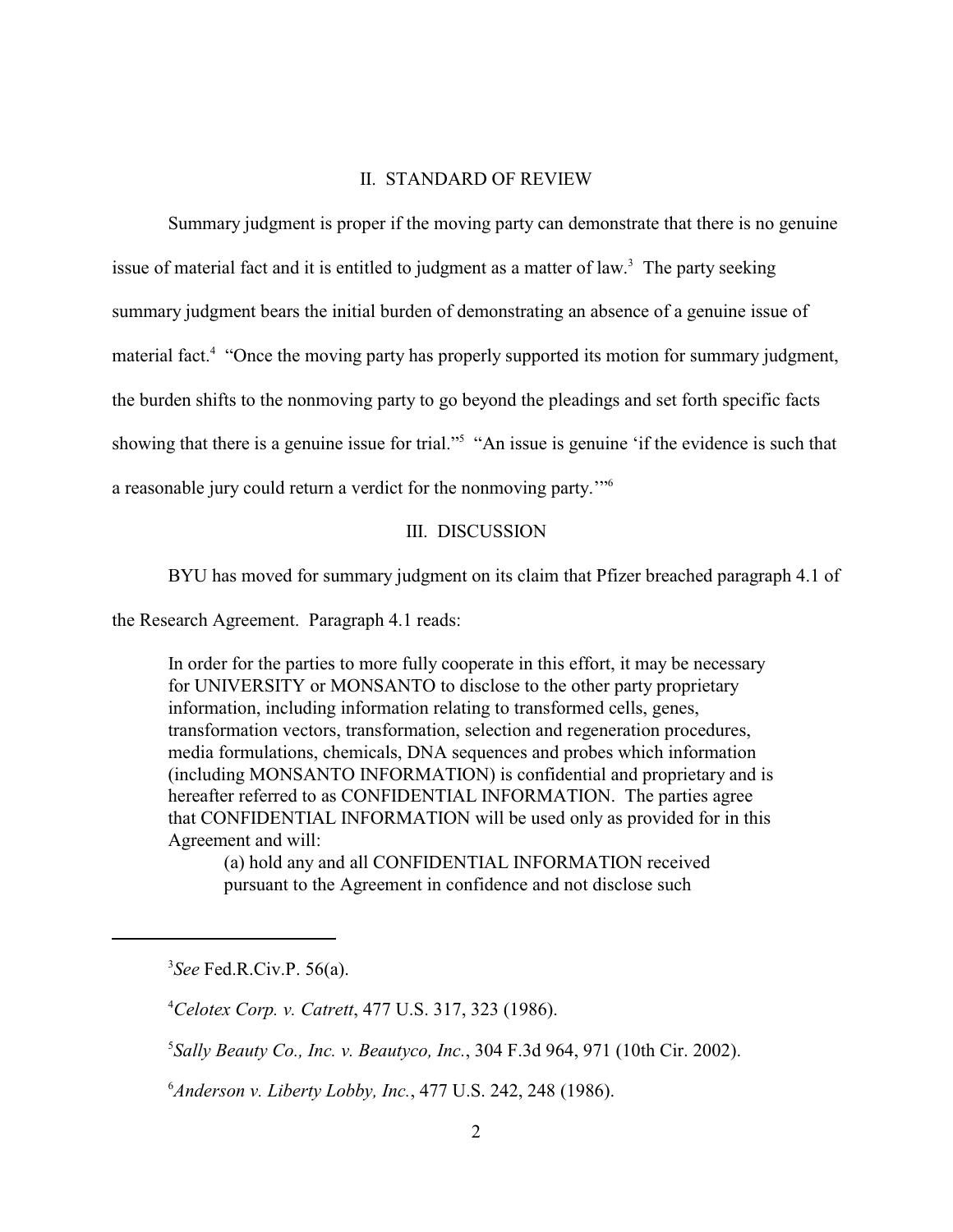information to third parties without the written consent of the other, (b) limit the disclosure of CONFIDENTIAL INFORMATION to those personnel who need such access for purposes of this cooperative effort and who have undertaken the obligation to restrict the use and disclosure of CONFIDENTIAL INFORMATION to the extent provided for by this Article 4, and (c) not duplicate or use CONFIDENTIAL INFORMATION in any other manner, provided [(going on to list exceptions)].<sup>7</sup>

BYU alleges Pfizer breached this provision by using confidential information in a manner not "provided for" by the Research Agreement.

The last sentence of the opening paragraph of 4.1 is critical in determining what duties the Research Agreement imposed with respect to confidential information. The sentence reads: "The parties agree that CONFIDENTIAL INFORMATION will be used only as provided for in this Agreement *and* will . . . (list of specific duties)." By using the word "and," the sentence imposes a duty distinct from the duties listed in subparagraphs (a)-(c): the parties will both (1) use the confidential information only as provided in the agreement *and* (2) will obey subsections (a)-(c). Furthermore, the exercise of duties in (a)-(c) is also to be conducted "only as provided in the agreement"—meaning that both the specific restrictions of (a)-(c) and the general restrictions imposed by the Agreement apply in an (a)-(c) situation. The only other language—besides that in (a)-(c)—in the Agreement that applies directly to confidential information is found a few lines up in paragraph 4.1, providing that the parties may be required to share information in order to "fully cooperate in this effort." Thus, the Agreement dictates that the confidential information provided to either party will only be used to "more fully cooperate in this effort."

 $7$ Docket No. 757 Ex. 2, at 8 (emphasis added).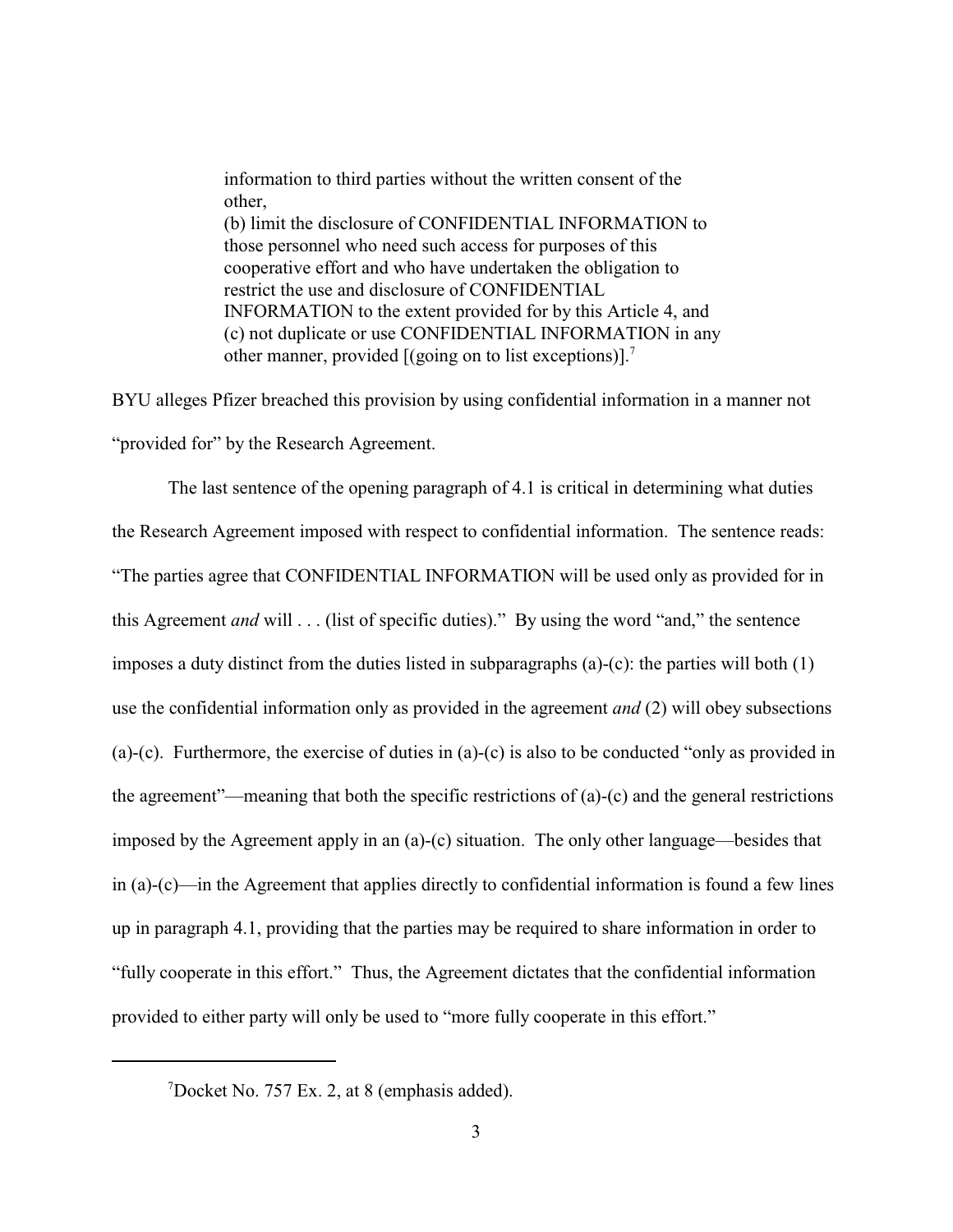4.1(a) imposes a duty on either party to hold all confidential information "in confidence, and not to disclose such information to third parties."

4.1(b) requires the parties to limit disclosure of confidential information to "those personnel who need such access for purposes of this cooperative effort." Thus, if any confidential information was communicated to a person at Pfizer that did not need that information in order to participate in the cooperative effort, 4.1(b) has been breached. The document does not further define "cooperative effort."

4.1(c) prohibits the parties from *duplicating* or *using* "confidential information in any other manner." The words "any other manner" necessarily exclude all uses of the information except in the ways specified. Because the first paragraph of 4.1 only contemplates the exchange of confidential information in furtherance of cooperation in the "effort," it follows that confidential information is only to be *used* by the recipients in furtherance of the "cooperative effort," and only *disclosed* to people who need access to it by reason of their participation in the cooperative effort. Thus, if confidential information was used or disclosed by someone at Pfizer for some other purpose than furthering the cooperative effort, 4.1(c) was breached.

In sum, all people who received confidential information at either Pfizer or BYU: (1) must have needed to receive the information in order to further the cooperative effort; (2) can only use the information to further the cooperative effort; and (3) cannot give the information to anyone who does not need it for the cooperative effort. Thus, all obligations with respect to the use and disclosure of confidential information depend on the definition of "cooperative effort" or

4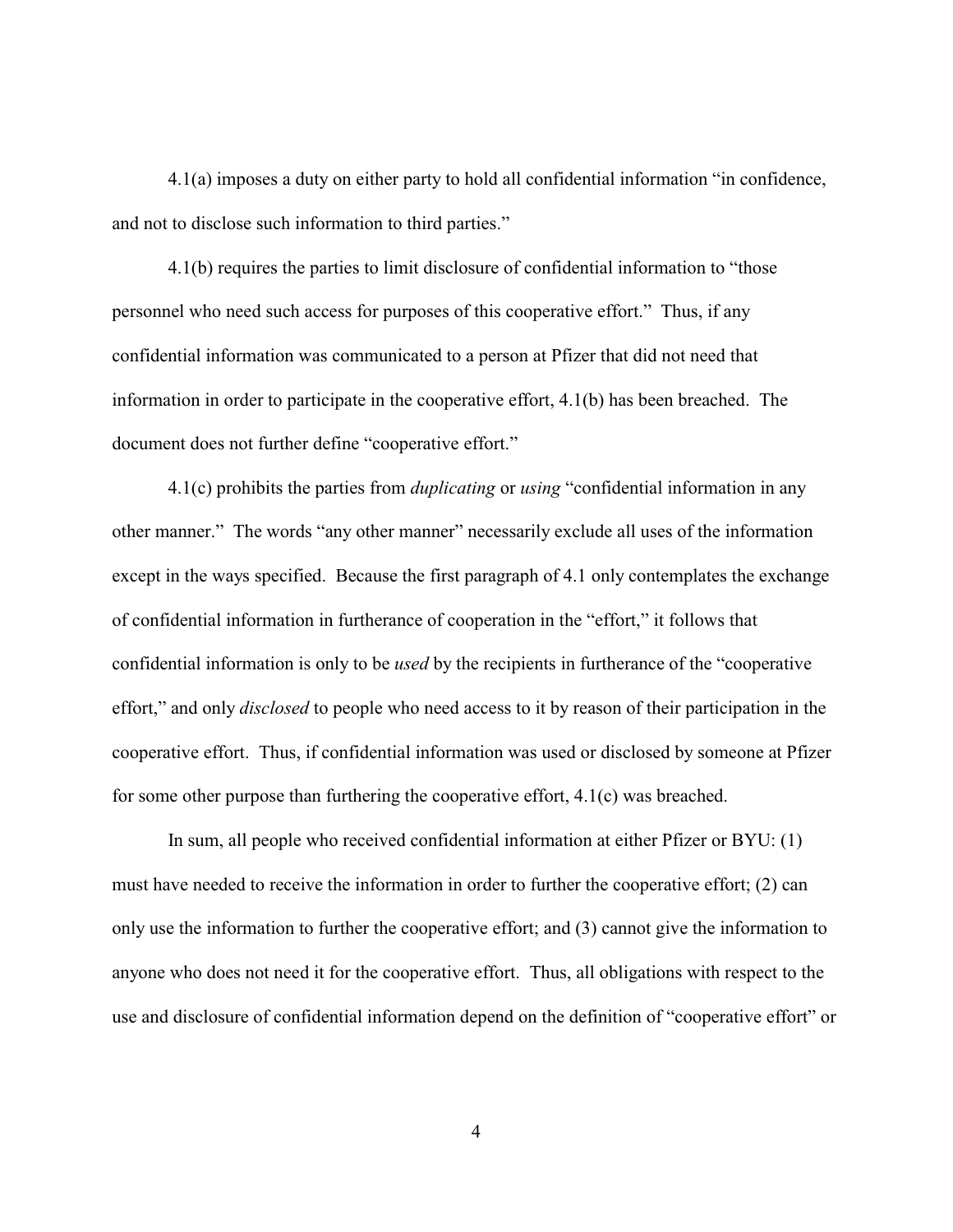"effort." The Court's task then is to establish the boundaries of the cooperative effort, in order to determine whether Pfizer exceeded those boundaries.

The Agreement does not explicitly define the scope of the "cooperative effort." BYU asserted in its memoranda that the "cooperative effort" equates to the Project. However, at the March 9, 2012, hearing, BYU retracted this statement, instead suggesting that the "cooperative effort" includes but is not limited to the Project, and that it also includes work performed by Pfizer at its own labs. Pfizer agreed that work performed at Pfizer was also part of the cooperative effort. There is thus no dispute that the cooperative effort includes the Project, and that the work conducted at Pfizer must comply with 4.1—or, in other words, must have been within the scope of the cooperative effort if it incorporated confidential information.

A cooperative effort is an effort "involving mutual assistance in working toward a common goal."<sup>8</sup> Pfizer suggests that the goal of the cooperative effort should be defined with reference to the recitals at the beginning of the Research Agreement. The Agreement therein states that the parties entered into the Agreement out of a desire to "promote the increase of useful knowledge relating to biological applications."<sup>9</sup> Pfizer thus suggests that the Court should read cooperative effort to mean something like "the parties' shared goal to advance the science concerning COX-1 and COX-2." Tellingly, this definition includes no restraint on *whose* knowledge the parties would advance. Thus, under such a broad definition, either party could convey confidential COX-1 and COX-2 information to a third party drug company as part of the

Oxford American Dictionary 382 (3d ed. 2010) (defining "cooperative"). 8

 $^{9}$ Docket No. 757 Ex. 2, at 1.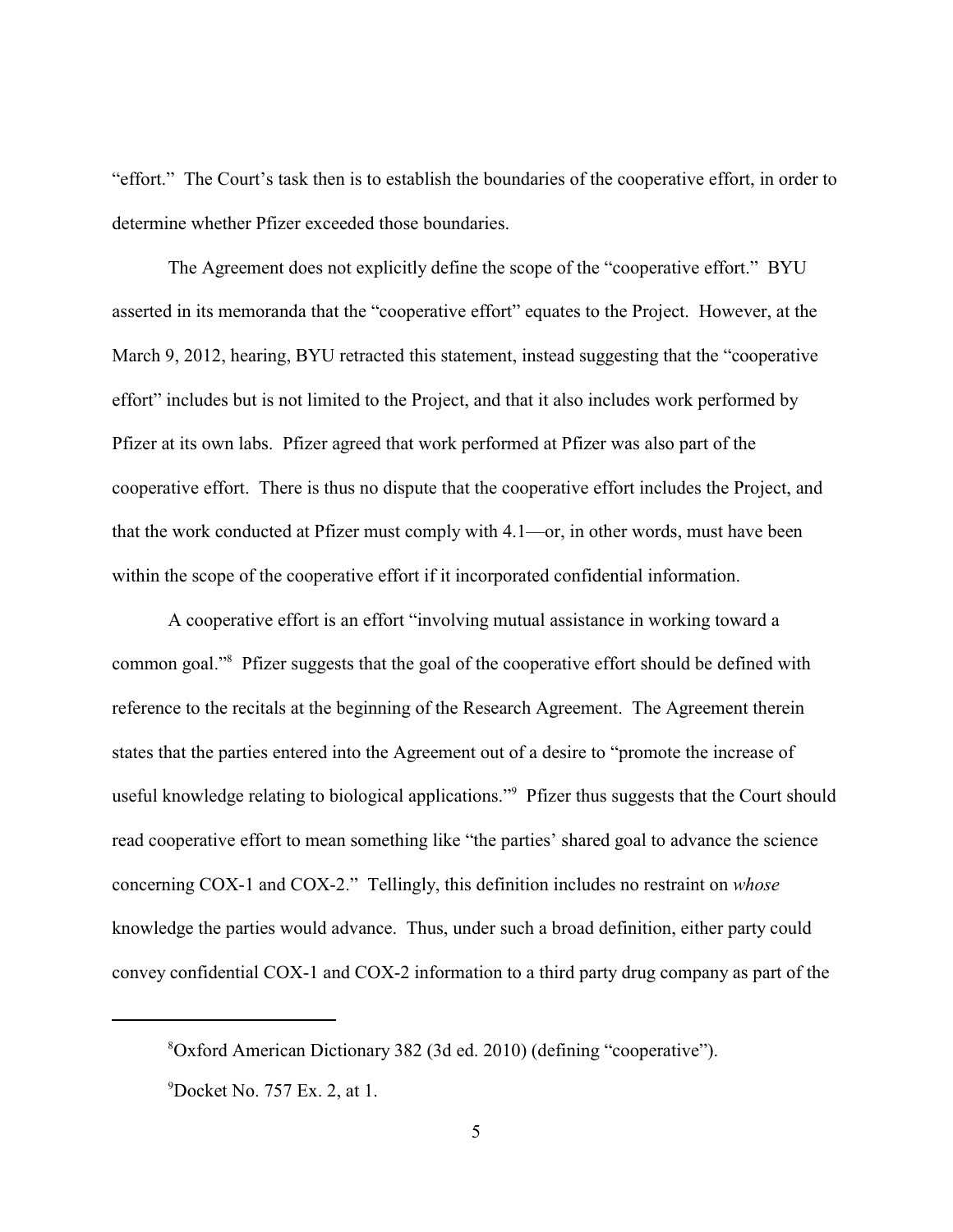cooperative effort, since the conveyance would necessarily increase that company's knowledge of COX-1 and COX-2.

The Court finds that this definition fails, in light of the whole Agreement, to capture the parties' intent. If the goal were truly just to contribute to the collective human knowledge about cyclooxygenase, then confidentiality provisions restricting the use or disclosure of the knowledge would restrict next to nothing—anyone who received the COX-1 and COX-2 information, for whatever purpose, would have their knowledge of science expanded. Thus, the Court will reject Pfizer's suggested interpretation. Instead, the Court finds that, while the parties did have the shared goal of advancing the relevant science, there was a larger goal contemplated by the Agreement towards which an advance of knowledge was just one step—the development of a COX-2 selective NSAID that BYU could patent and Pfizer could license.

This interpretation is compelled by the parties' own agreement that the cooperative effort included the Project. Section 3 of the Agreement, with its detailed instructions on the patenting and licensing procedures for Project inventions, indicates that BYU hoped that any advance of scientific knowledge would culminate in the discovery of a COX-2 selective NSAID. Thus, in order to be "cooperating" with BYU, Pfizer must have been working not just towards increasing scientific knowledge, but also towards a product which BYU could patent and Pfizer could license. It follows that if Pfizer used confidential information for some other goal—for example, to make its own COX-2 selective NSAID—Pfizer used confidential information outside of the cooperative effort and violated 4.1.

6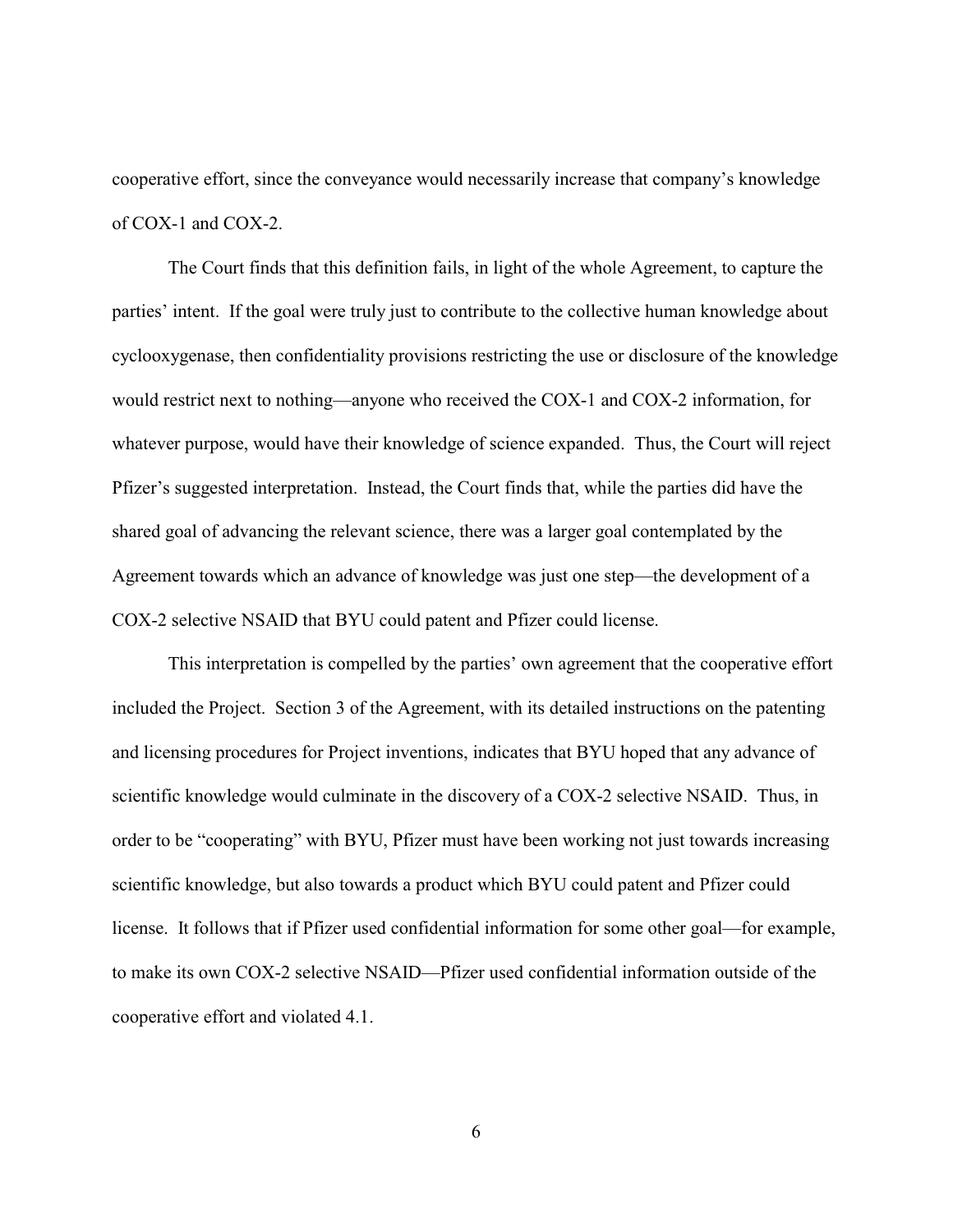This holding is not undermined by the language of paragraph 3.1. That paragraph contemplates that title to an invention developed solely by one party belongs exclusively to that party. Thus, it could be said that 3.1 clearly allows the parties to be doing their own COX-2 work, for their own financial gain. However, 3.1 also recognizes that the parties may contribute jointly to an invention, and thus become joint title holders. The Court finds that the concept of joint contribution as used in 3.1 does not require that the joint inventors be working in the same lab. Rather, if BYU made one piece and Pfizer added a second piece in order to complete the whole, the parties would properly be deemed to be joint title holders. Thus, under 3.1, if either party used the other's confidential information to develop a COX-2 selective NSAID, the parties must share title to that invention. Conversely, if Pfizer had developed a COX-2 NSAID completely independent of any of the materials or knowledge that BYU shared with Pfizer, then Pfizer would not be using confidential information, 4.1 would not apply, and 3.1 would clearly confer title to that invention on Pfizer. It follows that 3.1 does not contradict the Court's interpretation of 4.1.

In light of the Court's defined meaning of 4.1, the Court must determine whether there is any dispute of fact as to whether Pfizer used confidential information in a non-cooperative manner. BYU has put forth extensive evidence—based on expert testimony, deposition testimony from Pfizer scientists, and inter-Pfizer communications—that Pfizer used confidential information provided by BYU in ways not designed to further the cooperative effort.<sup>10</sup> In response, Pfizer does not dispute that it used the information in the way BYU alleges. Rather,

<sup>&</sup>lt;sup>10</sup>See Docket No. 773, at 10-21.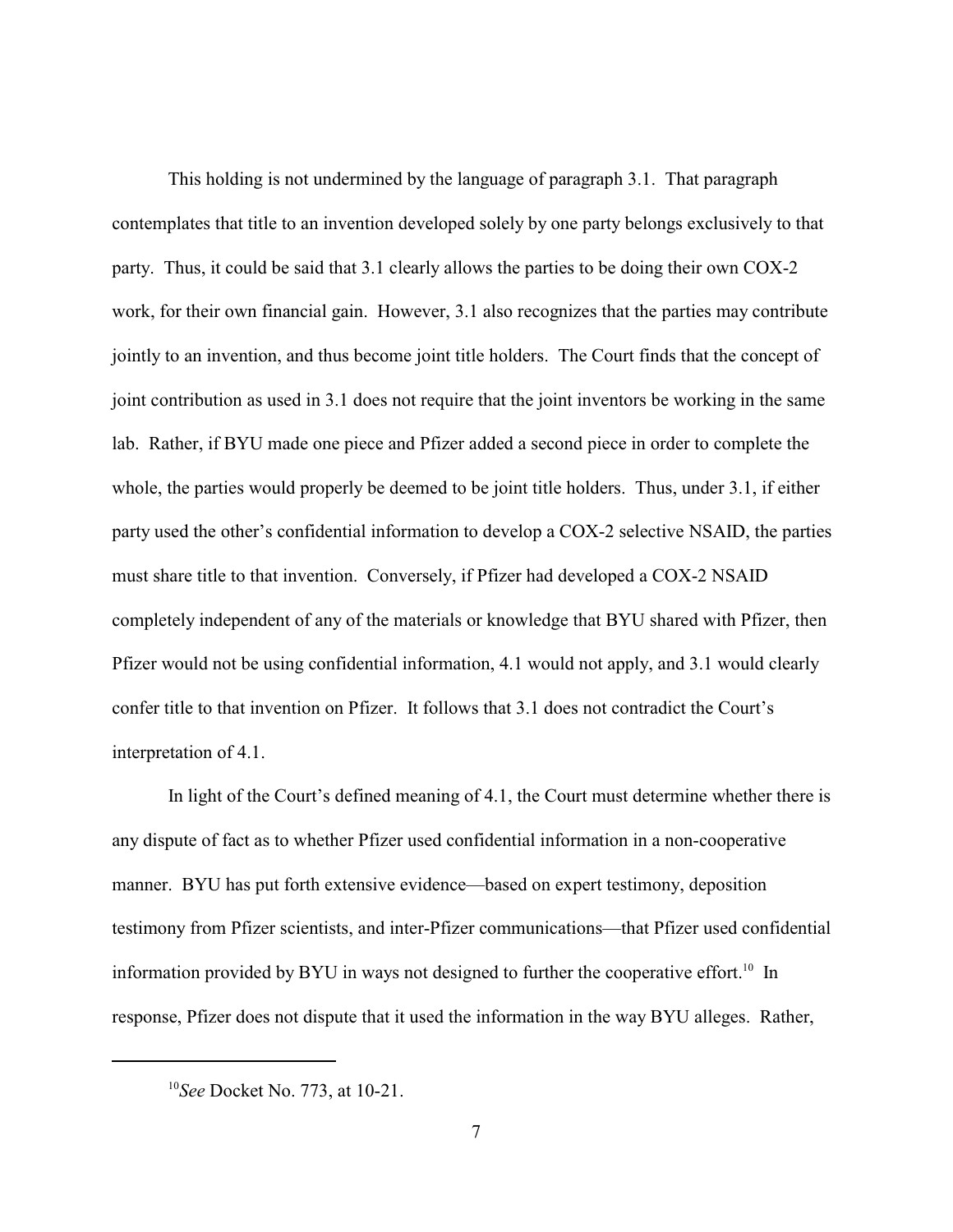Pfizer argues that, even if BYU's interpretation of 4.1 is correct, there is a dispute of fact as to whether any of the paragraph 4.1 exceptions apply. Pfizer notes that 4.1(c) states that neither party is "subject to the use or disclosure" restrictions if it is shown that, among other exceptions, the information (1) "through no fault of the receiving party becomes part of the public knowledge or literature" or (2) "lawfully becomes available without limitation as to its disclosure from an outside source."<sup>11</sup> If such an exception did apply, then the information BYU provided would not be considered confidential, and thus no violation of 4.1 could be found.

Pfizer has offered the following facts in support of its contention: (1) "[t]he DNA sequence of mouse COX-1, the amino acid sequence of mouse COX-1, and a restriction map of mouse COX-l cDNA were published in 1990 by [Dr. David] DeWitt in the Journal of Biological Chemistry"<sup>12</sup>; (2) the amino acid sequences for COX-1 and COX-2 were revealed by Dr. Simmons at a presentation at George Washington University in May of  $1991<sup>13</sup>$ ; (3) Dr. Simmons disclosed the complete amino acid sequences of mouse COX-1 and COX-2 in a 1991 paper based on the George Washington University presentation<sup>14</sup>; (4) the 1991 paper also published "the COX-1 and COX-2 RNA expression in mouse tissues, thereby publicizing the tissues in which COX-1 and COX-2 can be found—the same information that BYU now claims Pfizer

 $^{13}Id.$ 

 $^{14}Id$ 

 $11$ Docket No. 757 Ex. 2, at 8-9.

 $12$ Docket No. 816, at 19.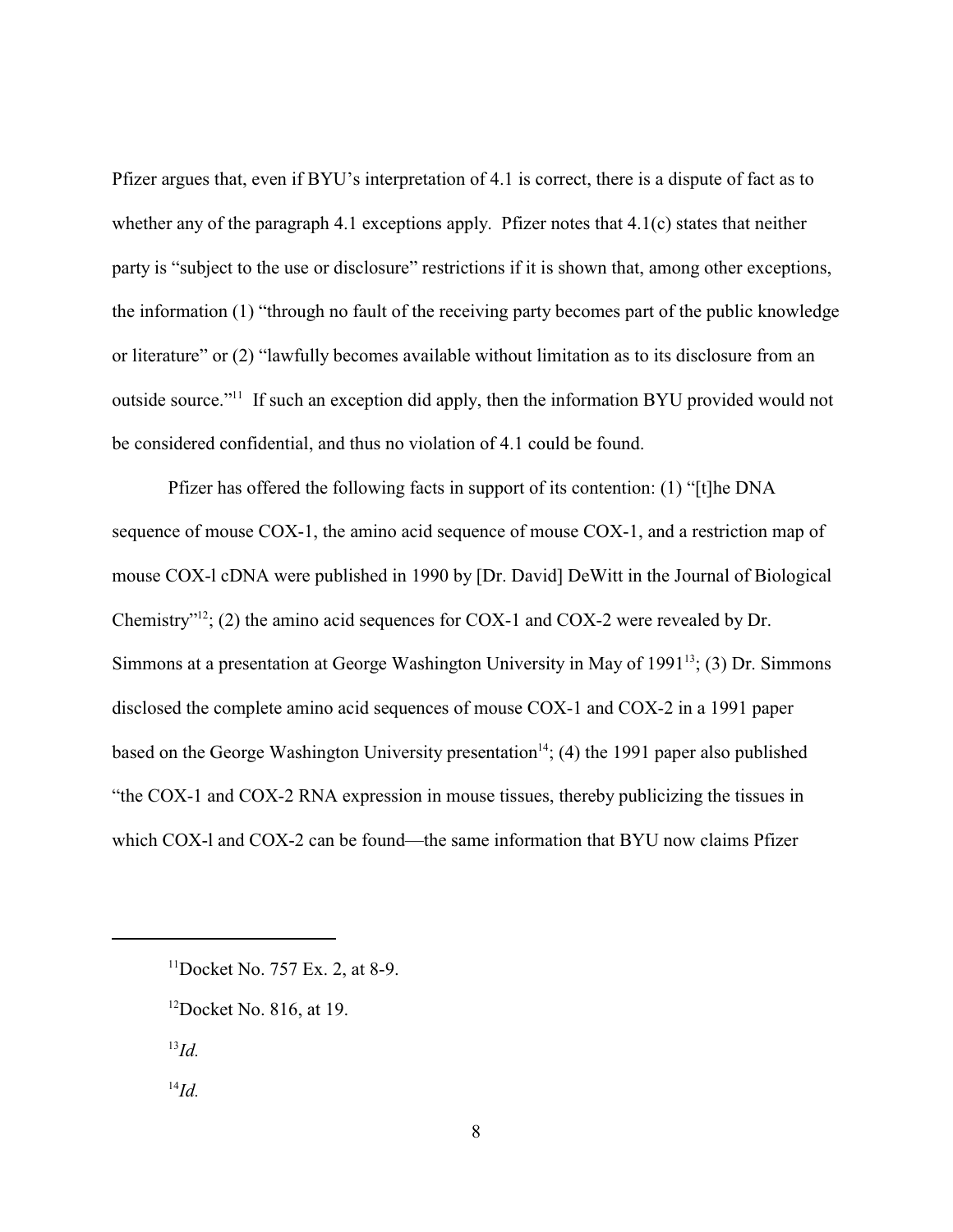utilized to 'characterize' assays used in process of discovering a COX-2 drug"<sup>15</sup>; (5) "Mouse COX-2 became part of the public knowledge and literature for the additional reason that, in a July 15, 1991 paper in the Journal of Biological Chemistry, Dr. Harvey Herschman of UCLA published the DNA sequence for mouse COX-2 cDNA as well as the amino acid sequence for the mouse COX-2 protein"<sup>16</sup>; (6) "Dr. Herschman's July 15, 1991 paper also disclosed techniques for isolating RNA and performing RNA analysis (e.g., Northern blots)"<sup>17</sup>; (7) Dr. Herschman's paper also disclosed the amino acid alignment of mouse COX-l and mouse COX-2, and specifically pointed to a region of COX-2 useful for making COX-2 specific antibodies"<sup>18</sup>; and (8) "BYU's materials became publicly available when BYU made those materials available for sale through an entity known as Oxford Biomedical Research."<sup>19</sup>

Based on this evidence, a reasonable juror could conclude that a paragraph 4.1(c) exception applies to the allegedly confidential information. Accordingly, the Court will deny summary judgment because there are disputed issues of fact as to whether Pfizer breached paragraph 4.1.

Pfizer has made other arguments to defeat summary judgment, which the Court will here reject.

 $^{15}$ *Id.* at 19-20.  $^{16}$ *Id.* at 20.  $^{17}Id.$  $^{18}$ *Id.* at 20-21.  $^{19}$ *Id.* at 21.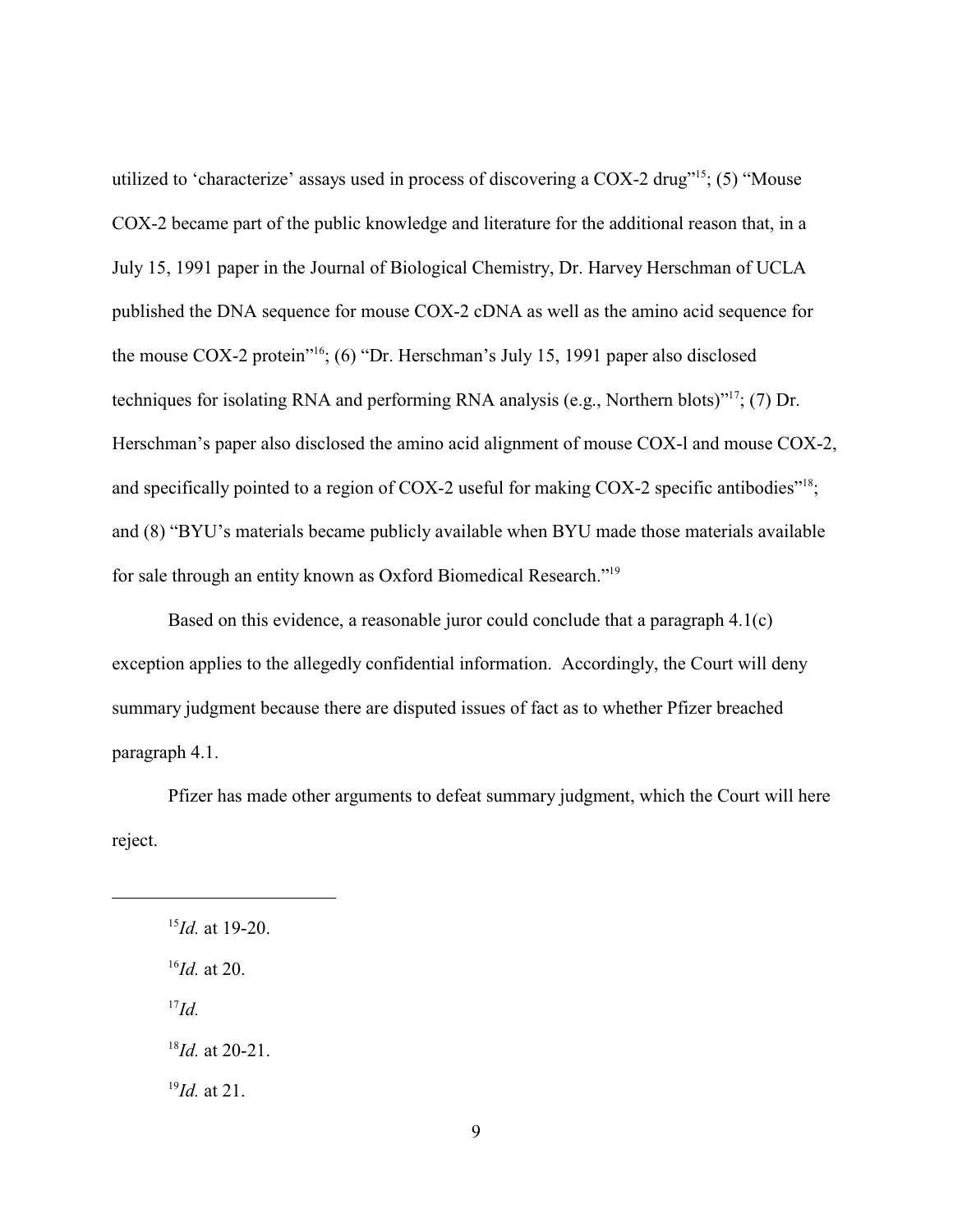Pfizer contends that 4.1 does not apply to its use of biological materials because 4.1 only constrains the use of "proprietary information, including information relating to transformed cells, genes, transformation vectors, transformation, selection and regeneration procedures, media formulations, chemicals, DNA sequences and probes."<sup>20</sup> Because BYU is here protesting the use not of information but of materials that BYU gave Pfizer, Pfizer contends that no breach has occurred. In response, BYU has argued extensively that biological material necessarily reveals information about itself. The Court is persuaded that BYU's contention is fully supported by both the common understanding of what the word "information" entails, and common sense, and thus will reject Pfizer's argument on this point. Paragraph 4.1 applies to biological materials.

Pfizer also argues that the course of performance between the parties demonstrates that BYU did not object to Pfizer's use of the information. Pfizer has directed the Court to several instances in the record that show that Dr. Simmons willingly gave materials and assistance to Pfizer scientists in the hopes of helping their research.<sup>21</sup> While the Court agrees that BYU knew that Pfizer was using the information in pursuit of COX-2 progress, this does not end the inquiry. There has been no proof that BYU thought Pfizer was, at that time, using the confidential information to develop its own NSAID without sharing the results with BYU, which is the vital question. In fact, BYU has offered testimony from Dr. Simmons showing the exact opposite—that Simmons had no idea that Pfizer was using the information for any other purpose

 $^{20}$ Docket No. 757 Ex. 2, at 7.

 $^{21}$ Docket No. 816, at 8-15.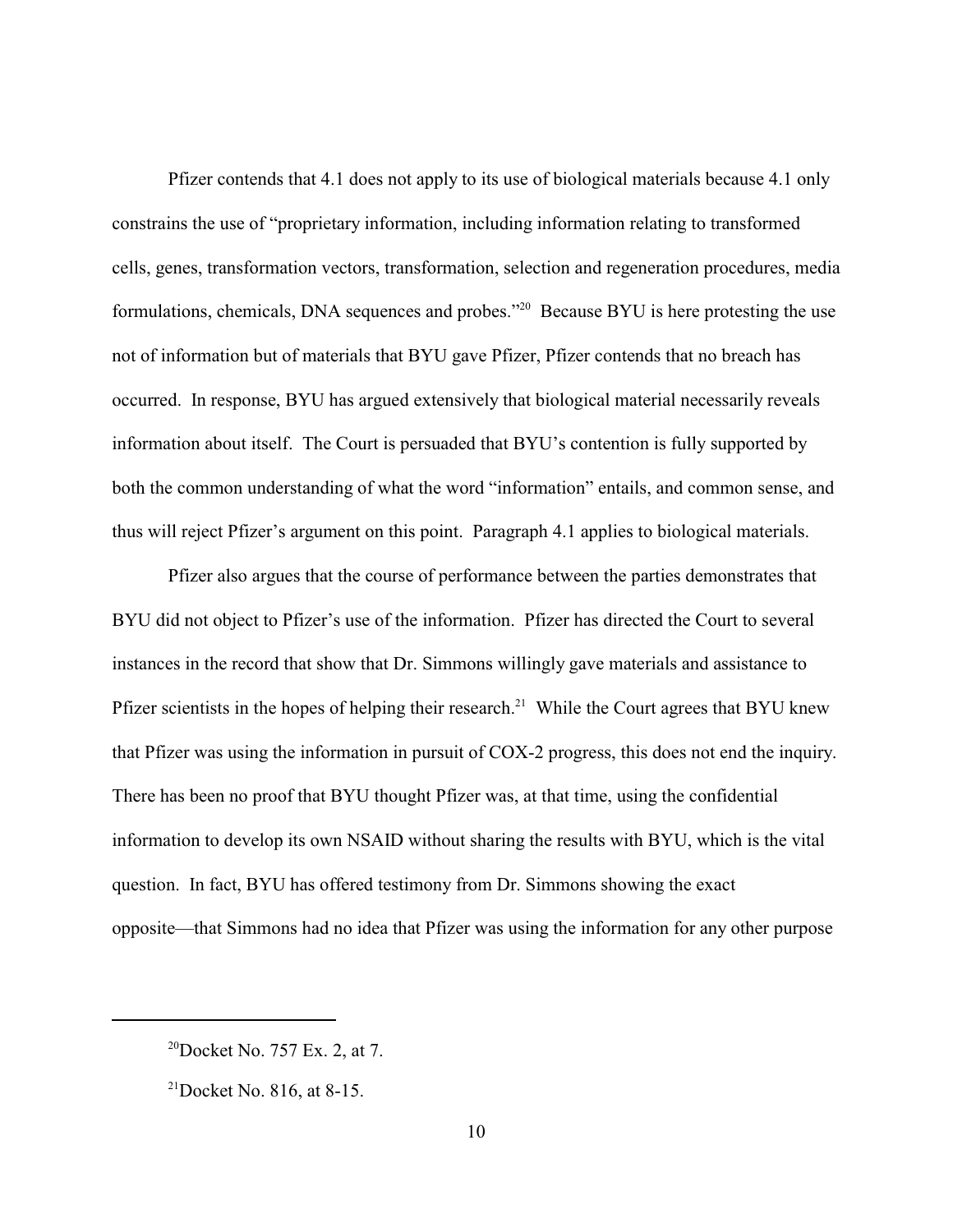than to further the parties' cooperative effort.<sup>22</sup> Accordingly, the Court finds that Pfizer's course of performance arguments do not establish that BYU understood 4.1 to allow Pfizer to use confidential information for its own purposes.

Finally, the Court will reject Pfizer's statute of limitations arguments. As the Court noted in its October Order, a cause of action does not begin to accrue until damages are suffered and damages did not occur in this case until 1999, when Pfizer started selling Celebrex.<sup>23</sup>

#### VIII. CONCLUSION

In light of the foregoing, the Court will deny summary judgment based on the dispute of fact as to whether a 4.1(c) exception applies, while rejecting Pfizer's arguments that (1) materials, as opposed to information, are not covered by 4.1; (2) that the parties' course of performance demonstrates that 4.1 allowed Pfizer to use confidential information for its independent COX-2 project; and (3) that the statute of limitations bars this claim. It is therefore

ORDERED that BYU's Motion for Partial Summary Judgment Regarding Defendants' Breach of Paragraph 4.1 of the Research Agreement (Docket No. 758) is DENIED.

 $^{22}$ Dr. Simmons testified that Pfizer "used [his] materials to [create Celebrex], and they didn't tell [him]" and that he had "no idea that they were using [his] materials the way they did." Docket No. 773, at xxxix.

<sup>&</sup>lt;sup>23</sup>Docket No. 552 at 18; *see also* Docket No. 896, at 12-13 (rejecting Pfizer's argument that BYU's breach of paragraph 1.6 claim is barred by the statute of limitations).